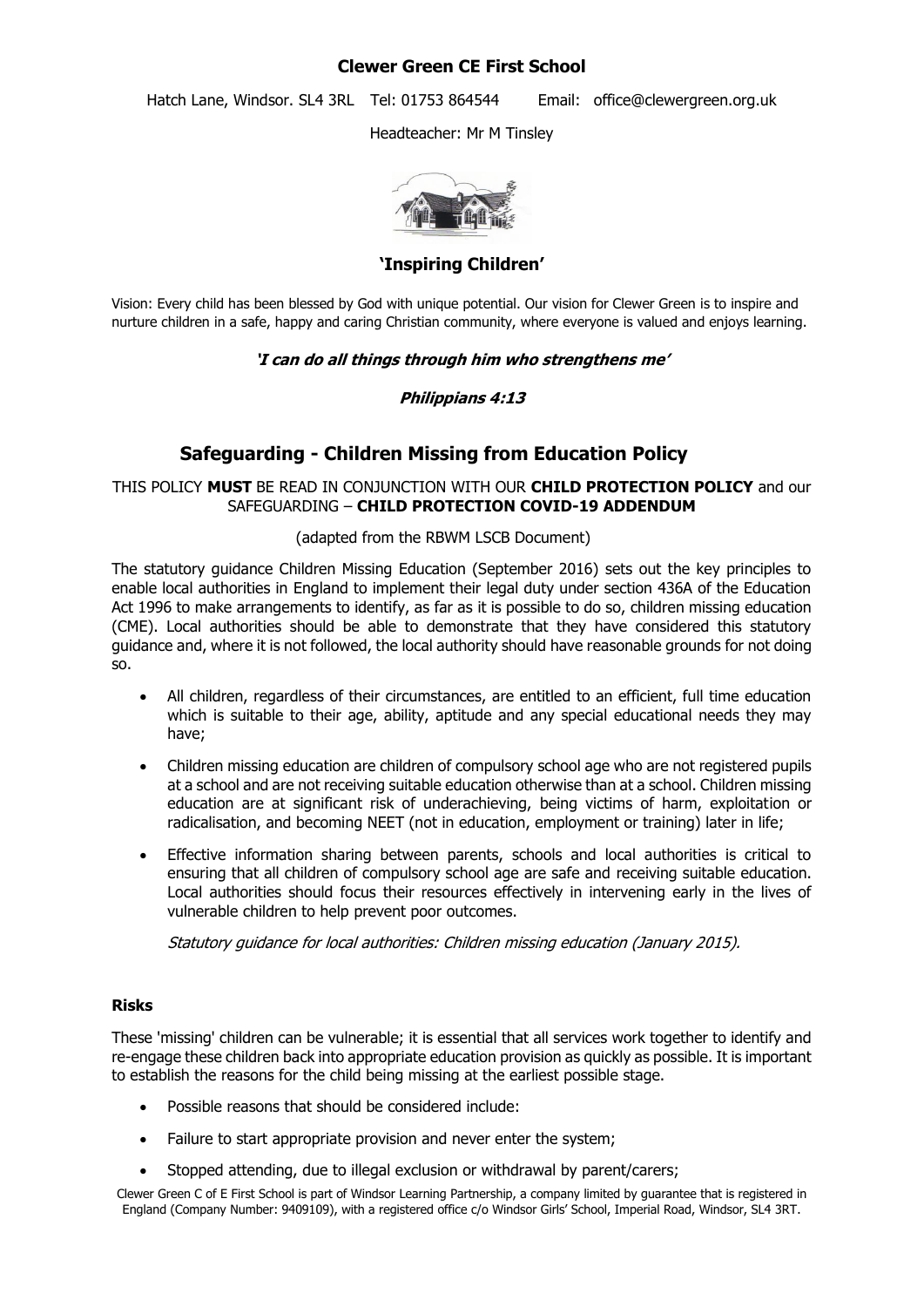- Failure to complete a transition between schools;
- Children from refugee and asylum seeking families;
- Children from families who are highly mobile;
- Children at risk of a forced marriage;
- Children experiencing abuse and neglect.

Children who remain disengaged from education are potentially exposed to higher degrees of risk.

Children who go missing or run away from home or care may be in serious danger and are vulnerable to crime, sexual exploitation or abduction as well as missing education.

When families move between local authority areas it can sometimes lead to a child becoming 'lost' in the system and consequently missing education. Where a child has moved, local authorities should check with other local authorities – either regionally or nationally – and share information in order to ascertain where a child has moved. Once the location of the child is established, the relevant local authority must ensure that the child is receiving an education either by attending a school or the provision of electronic or distance learning packages where these are available.

Research has shown that many children from Gypsy, Roma and Traveller (GRT) families can become disengaged from education, particularly during the secondary school phase. It is therefore important that schools inform the local authority when a GRT pupil leaves the school without identifying a new destination school, particularly in the transition from primary to secondary so that they can attempt to facilitate continuity of the child's education. Although many are settled, some GRT families move regularly and their children can be at increased risk of missing education. Local authority Traveller Education Support Services (TESS), where these exist, or the named CME officer within the local authority, can advise schools on the best strategies for ensuring the minimum disruption to GRT pupils' education.

Families of members of the Armed Forces are likely to move frequently – both in the UK and overseas and often at short notice. Schools and local authorities should contact the MoD Children's Education Advisory Service (CEAS) for advice on making arrangements to ensure continuity of education for those children when the family moves.

#### **Indicators**

As a result of daily registration, Clewer Green CE Aided First School will be particularly well placed to notice when a child has gone missing. If a member of school staff becomes aware that a child may have run away or gone missing, they should try to establish with the parents / carers, what has happened.

If this is not possible, or the child is missing, the Designated Safeguarding Lead or Deputies should, together with the class teacher, assess the child's vulnerability by making reasonable enquiries, and refer any concerns about the child to Children's Services.

Clewer Green CE Aided First School will monitor attendance closely and address poor or irregular attendance. It is important that pupils' poor attendance is referred to the Local Authority.

In the more general circumstances of a child going missing who is not known to any other agencies, the Headteacher will inform the Pupil Tracking Officer and Education Welfare Officer of any child, who has not attended for 10 consecutive schools days without provision of a reasonable explanation.

Clewer Green CE Aided First School has a safeguarding duty in respect of all of our pupils, and as part of this will investigate any unexplained absences. Further information about schools' safeguarding responsibilities can be found in 'Keeping Children Safe in Education' the statutory guidance.

Clewer Green C of E First School is part of Windsor Learning Partnership, a company limited by guarantee that is registered in England (Company Number: 9409109), with a registered office c/o Windsor Girls' School, Imperial Road, Windsor, SL4 3RT.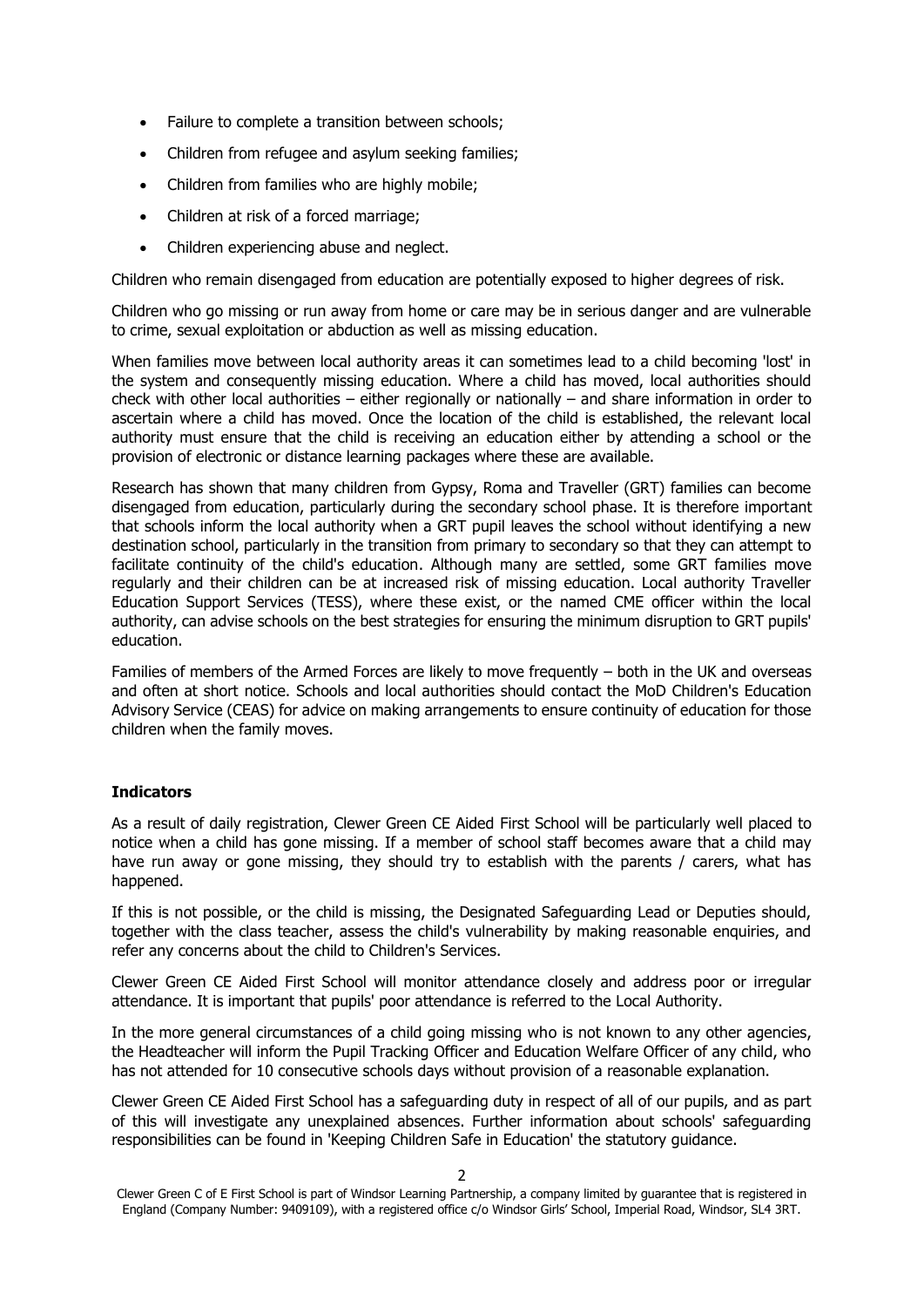The school will notify the Local Authority within five days when a pupil's name is added to the admission register at a non-standard transition point. The school will then provide the Local Authority with all the information held within the admission register about the pupil.

Likewise, Clewer Green CE Aided First School will notify the Local Authority when a pupil's name is to be removed from the admission register at a non-standard transition point under any of the fifteen grounds set out in the regulations, as soon as the ground for removal is met and no later than the time at which the pupil's name is removed from the register.

In line with the duty under section 10 of the Children Act 2004, the expectation is that Clewer Green CE Aided First School and the Local Authority will have in place procedures designed to carry out reasonable enquiries. The type of procedures may include the appropriate person checking with relatives, neighbours, landlords – private or social housing providers – and other local stakeholders who are involved. They should also record that they have completed these procedures. If there is reason to believe a child is in immediate danger or at risk of harm, a referral should be made to children's social care (and the police if appropriate).

#### **Protection and Action to be Taken**

The Headteacher will inform the Pupil Tracking Officer and the child's social worker immediately a child subject to a Child Protection Plan is missing.

In the following circumstances a referral to Children's Services and /or the police should always be made promptly:

- The child may be the victim of a crime;
- The child is subject of a Child Protection Plan;
- The child is subject of Section 47 enquiries;
- The child is looked after;
- There is a known person posing a risk to children in the household or in contact with the household;
- There is a history of the family moving frequently:
- There are serious issues of attendance

Where a child on the roll of Clewer Green CE Aided First School is missing, the child's name may not be removed from the school roll until s/he has been continuously absent for at least 4 weeks and both the school and the education service have failed, after reasonable enquiry, to locate the pupil and her/his family. After 4 weeks the child's Common Transfer file should be uploaded to the Department for Education secure site for the transfer of pupil information when a pupil moves between schools. The CME Officer in the Local Authority must also be informed.

In these circumstances the child's name is kept on a centrally held register, and should be clearly identified as missing from education.

Where the child's name has been removed from the school roll, but s/he has not been located, the Headteacher will arrange for the pupil's records to be retained until the child is located. They may be held centrally according to local arrangements.

Where the Headteacher has been notified by a parent that a pupil is receiving education other than at school, and has removed the child's name from the school roll, notification must be given to the

Clewer Green C of E First School is part of Windsor Learning Partnership, a company limited by guarantee that is registered in England (Company Number: 9409109), with a registered office c/o Windsor Girls' School, Imperial Road, Windsor, SL4 3RT.